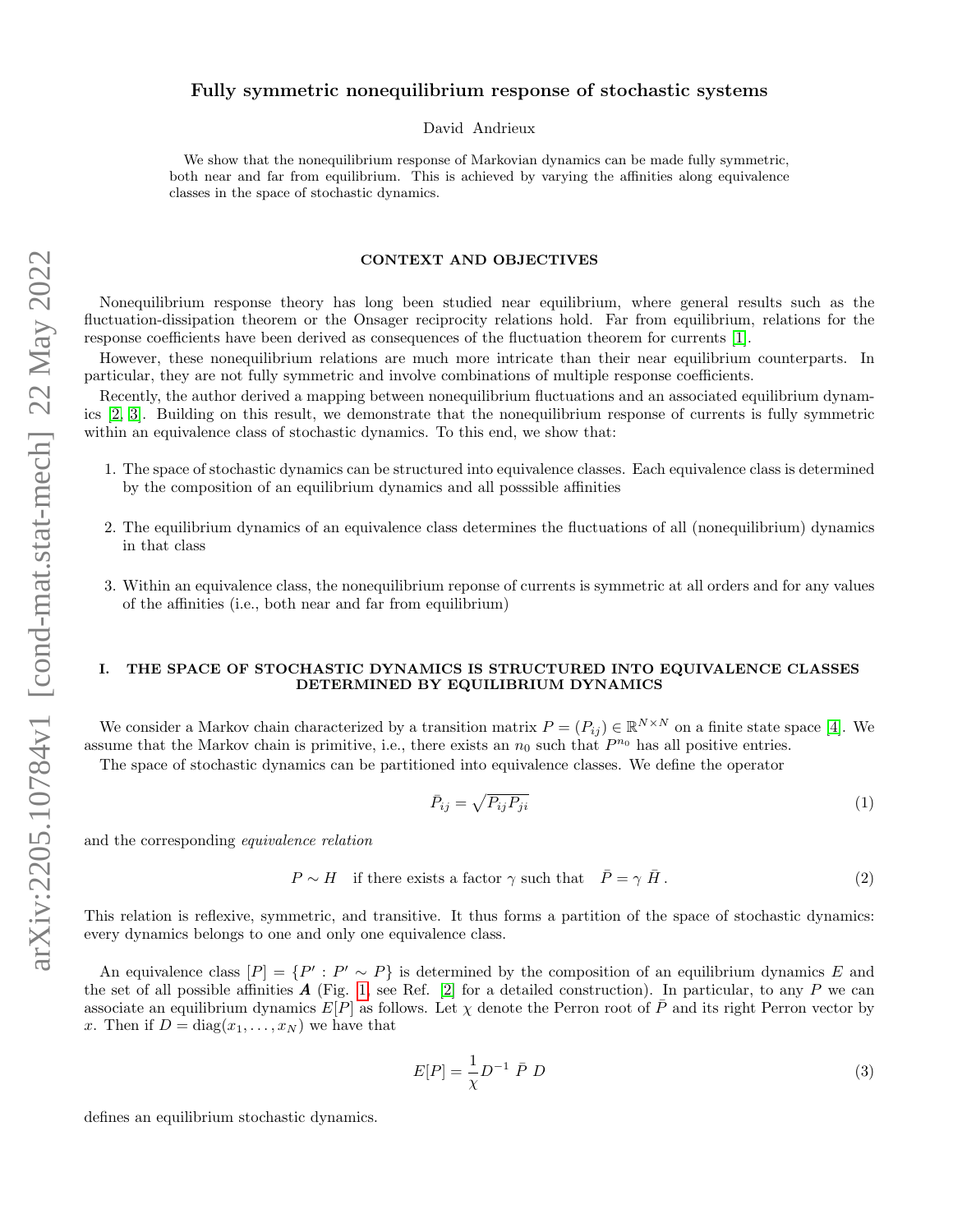(a) Equivalence classes are parametrized by an equilibrium dynamics  $E$  and the set of affinities  $A$ 

#### (b) Dynamics composing a given equivalence class



<span id="page-1-0"></span>FIG. 1. **Equivalence classes and their elements**. (a) The equivalence class  $[P]$  is parametrized by the equilibrium dynamics  $E[P]$  and the set of all affinities  $A$  [\[5\]](#page-3-4). (b) Dynamics composing an equivalence class typically depend non-linearly on the affinity. As an illustration, we consider a random walk on a ring composed of 3 sites. The equivalence class is defined by  $\bar{E}_{1,2} = \bar{E}_{2,1} = 0.2, \bar{E}_{2,3} = \bar{E}_{3,2} = 0.4, \bar{E}_{3,1} = \bar{E}_{1,3} = 0.3.$  The affinity A then fully defines each dynamics within [E] and the corresponding transition probabilities  $P_{1,2} = 1 - P_{1,3}$ ,  $P_{2,3} = 1 - P_{2,1}$ ,  $P_{3,1} = 1 - P_{3,2}$ .

### II. THE EQUILIBRIUM DYNAMICS DETERMINE THE FLUCTUTATIONS OF ALL THE NONEQUILIBRIUM DYNAMICS WITHIN ITS EQUIVALENCE CLASS

We consider the thermodynamic currents (see Ref. [\[6\]](#page-3-5) for a definition) and their fluctuations. The current fluctuations for a dynamics  $P$  are characterized by the generating function

$$
Q_P(\lambda) = \lim_{n \to \infty} -\frac{1}{n} \ln \left\langle \exp \left( -\lambda \cdot \sum_{k=1}^n J(k) \right) \right\rangle_P.
$$
 (4)

All cumulants can then be obtained by successive derivations of Q with respect to the counting parameters  $\lambda$ :

$$
Q_P(\boldsymbol{\lambda}) = \sum_{m=1}^{\infty} \frac{1}{m!} K_{\alpha_1 \dots \alpha_m} [P] \lambda_{\alpha_1} \cdots \lambda_{\alpha_m}.
$$
 (5)

In particular, the first-order cumulant equals the mean current,  $K_{\alpha} = \partial Q/\partial \lambda_{\alpha}(\mathbf{0}) = \langle J_{\alpha} \rangle$ .

We now consider the fluctuations of dynamics within the equivalence class [P]. We denote by  $Q_{[P]}(\lambda, \mathbf{A})$  the generating functions of the elements  $(E[P], \mathbf{A})$  within  $[P]$ . We then have the

**Theorem.** Let  $[P]$  be an equivalence class and  $E[P]$  its associated equilibrium dynamics. Then their current generating functions are related as

<span id="page-1-1"></span>
$$
Q_{[P]}(\lambda, A) = Q_E(\lambda - A/2) - Q_E(-A/2).
$$
\n(6)

DEMONSTRATION: In Ref. [\[3\]](#page-3-2), we showed that the nonequilibrium current fluctuations of an arbitrary nonequilibrium dynamics  $P$  are determined by its corresponding equilibrium dynamics  $E[P]$  according to

$$
Q_P(\lambda) = Q_E(\lambda - A/2) - Q_E(-A/2). \tag{7}
$$

By construction, all dynamics in the same equivalence class  $P' \sim E$  will satisfy the relation [\(6\)](#page-1-1) with the same function  $Q_E$ . As a result, relation [\(6\)](#page-1-1) holds for all dynamics  $P' \sim P$  with affinities **A**. Conversely, for any affinity **A** there exists a corresponding dynamics  $P'$  in the equivalence class. The relation [\(6\)](#page-1-1) therefore holds for all  $\vec{A}$  within the same equivalence class.  $\square$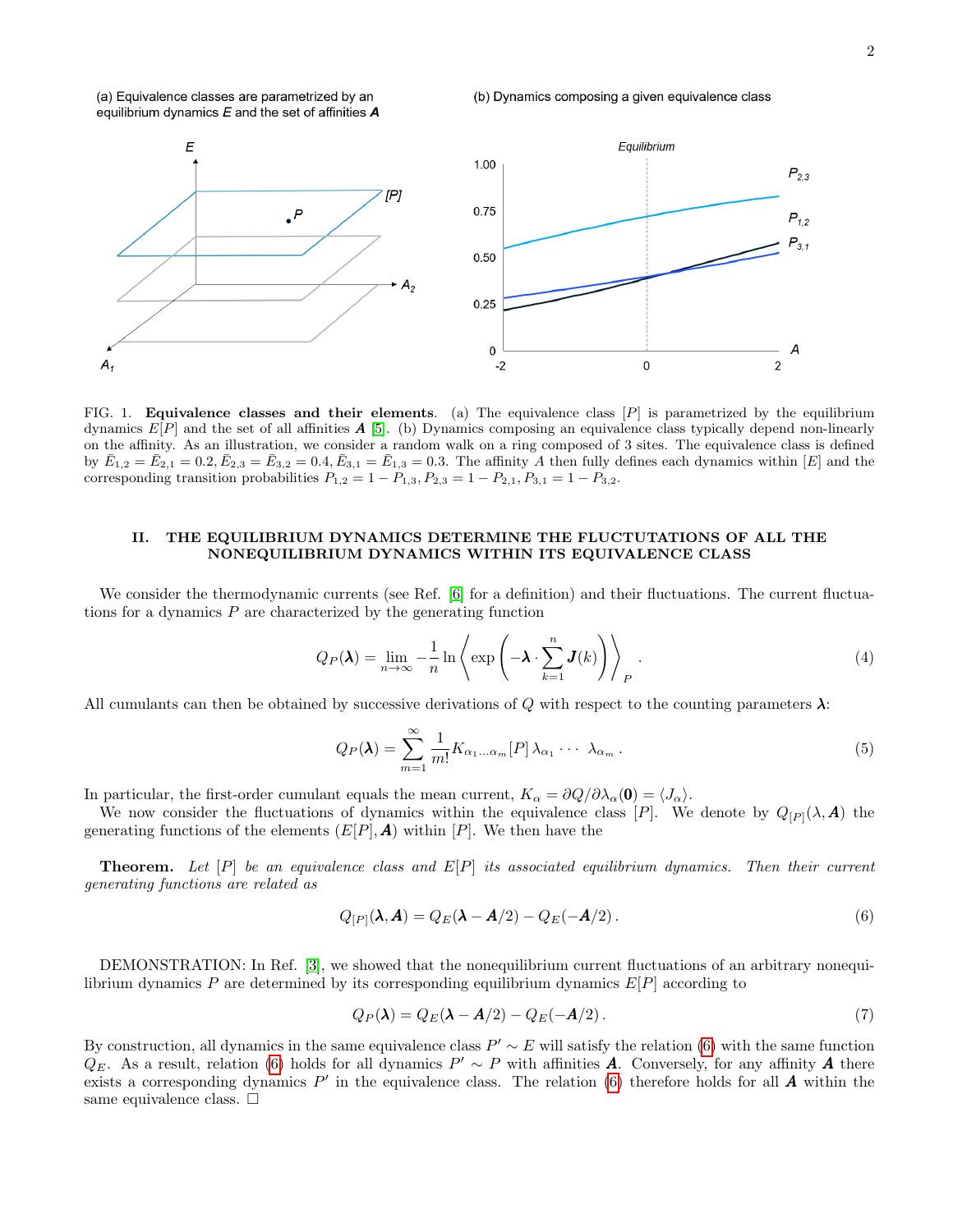#### (a) Generating functions within an equivalence class



<span id="page-2-0"></span>FIG. 2. Generating functions for different dynamics within an equivalence class. (a) The generating functions are numerically calculated for different values of the affinity  $A$  within the equivalence class. (b) The generating functions are identical images of each other and related according to [\(6\)](#page-1-1). All parameters are identical to Fig. [1.](#page-1-0)

In other words, the generating function of the current  $Q_P$  is entirely determined by the equilibrium fluctuations  $Q_E$  (Fig [2\)](#page-2-0) [\[7\]](#page-3-6). Therefore,  $E[P]$  acts as a reference equilibrium dynamics that is intrinsic to P. We also note that the generating functions  $Q_P$  is directly related to the factor  $\gamma$  defining the equivalence relation [\(2\)](#page-0-0). If  $P = \gamma E$  then  $Q_P = -2 \log \gamma$  [\[2\]](#page-3-1).

### III. THE NONEQUILIBRIUM RESPONSE IS SYMMETRIC WITHIN AN EQUIVALENCE CLASS

We now explore the consequences of Eq. [\(6\)](#page-1-1) on the response theory. As the right-hand side of Eq. [\(6\)](#page-1-1) only depends on the affinities through the translation  $\lambda - A/2$ , the first order response of the mean current  $\langle J_\alpha \rangle = K_\alpha(A)$  reads

$$
\frac{\partial \left\langle J_{\alpha}\right\rangle}{\partial A_{\beta}}(\mathbf{A}) = -\frac{1}{2} \frac{\partial^2 Q_E}{\partial \lambda_{\alpha} \partial \lambda_{\beta}}(-\mathbf{A}/2)
$$
\n(8)

which is fully symmetric in  $(\alpha, \beta)$  for any **A** (Fig. [3\)](#page-3-7). When  $\mathbf{A} = 0$  we recover the Onsager reciprocity relations and the Green-Kubo formula. Also, since as  $Q_E(\lambda) = Q_E(-\lambda)$ , the current is antisymmetric with respect to A,  $\langle J_{\alpha}\rangle$  (-A) = -  $\langle J_{\alpha}\rangle$  (A), while its response  $\partial \langle J_{\alpha}\rangle / \partial A_{\beta}$  is symmetric in A.

More generally, the response of any cumulant is expressed as

<span id="page-2-1"></span>
$$
\frac{\partial^l K_{\alpha_1...\alpha_m}(\mathbf{A})}{\partial A_{\beta_1}...\partial A_{\beta_l}} = \left(-\frac{1}{2}\right)^l \frac{\partial^{m+l} Q_E}{\partial \lambda_{\beta_1}...\partial \lambda_{\beta_l} \partial \lambda_{\alpha_1}...\partial \lambda_{\alpha_m}} (-\mathbf{A}/2),\tag{9}
$$

which is fully symmetric in  $(\alpha_1, ..., \alpha_m, \beta_1, ..., \beta_l)$  for all A. The cumulant response is symmetric in  $\pm A$  if  $m + l$  is even, and antisymmetric otherwise.

This result is complemetary to the traditional response theory. In the traditional response theory, the resulting dynamics shifts across both the affinity space and the equivalence classes as the affinities are varied [\[8\]](#page-3-8). In contrast, here the dynamics remains in its original equivalence class when varying the affinities (Fig. [4\)](#page-3-9).

Note, however, that varying affinities while staying in a given equivalence class typically requires changing multiple transition probabilities at the same time (Fig [1b](#page-1-0)), which might not be feasible in all experimental systems. In any case, the present results offer a new way to explore nonequilibrium systems by leveraging their intrinsic dynamical characteristics.